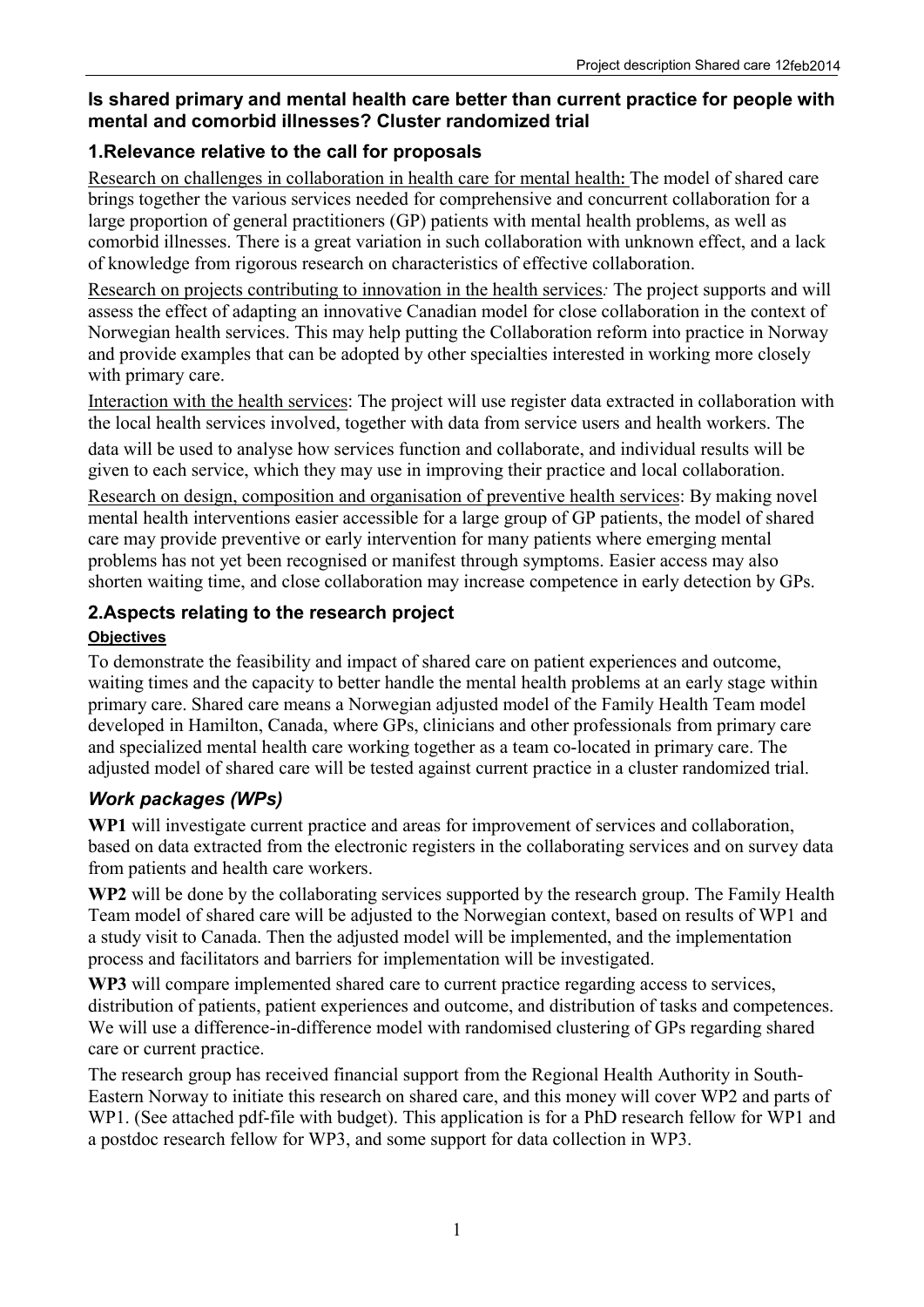# *2.1.Background and status of knowledge*

# **Definition and potential advantages of shared care**

Kates et al (2011a) define collaborative mental health care as "care that is delivered by providers from different specialties, disciplines, or sectors working together to offer complementary services and mutual support. As in any effective partnership, common goals, clear and equitable decision making, and open and regular communication are keys."

Effective collaboration is essential both within and between primary care, mental health care and substance abuse care. Lack of coordination between health care levels has, however, been pointed out repeatedly by consumer organizations and health authorities. In Norway, primary care and GPs are funded through municipalities/boroughs and specialised mental health care through state owned health authorities. This split and the activity based financing in both primary care (GPs) and specialist care adds to the challenges of collaboration. This also creates selection problems because both hospitals and GPs will have (financial) incentives to attract profitable patients (cream- skimming) and to skimp and/or dump unprofitable patients by referring them to the other health care level.

### **Current knowledge regarding shared care**

Research-based knowledge about the effect of shared care is inconclusive. A Cochrane review by Smith et al. (2009) concluded that there was insufficient evidence to demonstrate significant benefits from shared care apart from improved prescribing. In another Cochrane review (Harkness and Bower 2009) the effects of on-site delivered psychological therapy to patients in primary care resulted in reductions in primary care provider consultations, prescribing costs, and rates of mental health referrals. However, the changes were modest and inconsistent resulting in unclear clinical or economic significance of the results. A review conducted by Butler et al. (2011) concluded that integrated care appeared to improve depression management in primary care patients, but not necessarily symptom improvement.

Research on collaboration has mainly been in the area of depression and anxiety, and then primarily on simpler models of collaboration between two parties, usually a doctor and nurse (Hviding et al. 2008, Craven et al 2006) or between a therapist and a GP (von Orden et al. 2009). Some of the most important factors in the collaboration between health care seems to be the establishment of collaborative relationships, shared goals, a structured organization of collaboration, and co-location or close physical proximity of collaborators (Seaburn et al. 1996).

The general practitioner (GP) is a key person in primary care (Lampe et al 2012), including for mental health. Most referrals to specialized health services are done by the GP, and the GP is also important in referring to and collaborating with primary mental health care in the municipality. There is great variation in how GPs work with mental illness, partly depending on their interest, but also depending on the support the GP may receive from other professionals and services (Fleury et al 2012a, 2012b). In Norway the field of primary mental health care with teams of mental health workers has been extensively developed during the last 10-15 years, but there seems to be a large variation in the degree of collaboration between GPs and these primary mental health care teams.

According to user organizations, the lack of collaboration is an important area for improvement, as both patients and their families frequently experience fragmentation of health services. There have been various forms of collaboration in Norway between Community Mental Health Centres (CMHCs), GPs and primary health and social care. But with a lack of rigorous research on such models, we have little knowledge on how they function and whether they contribute to better patient satisfaction and better outcome.

# **Family Health Teams – a model that will be adjusted to the Norwegian context**

The Family Health Team shared care model as developed in Hamilton, Canada, offer a promising model of shared care (Kates 2011a, 2011b).This is built around GP practices. Each team include one or more GPs in addition to nurses, mental health counsellors, a visiting consultant psychiatrist, and some other part-time staff (pharmacist, nutritionist, physiotherapist, occupational therapist). Team members are co-located and provide coordinated health care for both physical and mental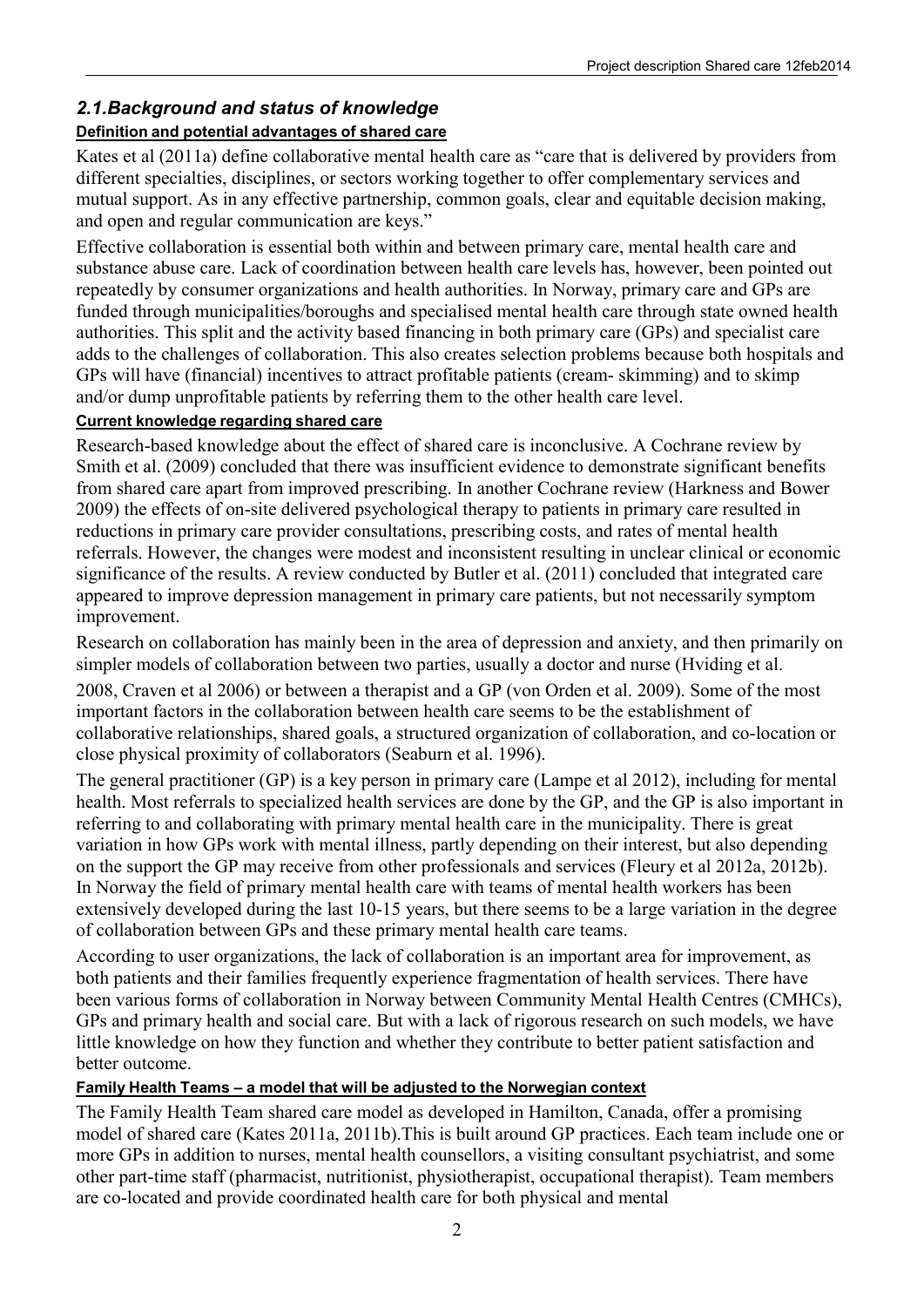illness. This enhances primary care staff's ability to treat more patients, in turn resulting in fewer referrals to secondary and tertiary specialised services.

The goal is to provide comprehensive health care close to where the patient lives, with minimal fragmentation and with the ability to integrate the treatment of co-morbid somatic and mental diseases. This model has significantly increased access to care for individuals with mental health and addiction problems and reduced waiting times. It has reduced the use of in-patient and out- patient mental health services, improved communication and co-ordination and is greatly appreciated by patients who also find it less stigmatizing. It has also demonstrated significant improvement in up to 70% of patients, and GPs feel more confident and skilled in treating mental health problems (Kates 2011a, 2011b).

The model is consistent with the aims of the Norwegian Collaboration Reform by offering more assessments and treatment within primary care by close collaboration, including with resources from mental health services and the municipality/borough. It is anticipated that the model is well

suited to serve patients and families from ethnic minority who in general show higher prevalence of mental illness yet lower use of specialist services (Ayazi & Bøgwald 2008).

# *2.2.Approaches, hypotheses and choices of methods*

### **The setting for the project**

Alna, Grorud and Stovner are three boroughs in the north-eastern part of Oslo. They are served by DPS Groruddalen (Community Mental Health Centre) and other departments in Division of Mental Health Services of Akershus University Hospital (Ahus). As shown in the attached letters, the boroughs and the CMHC are committed to test an adapted model of shared care. The boroughs are among those in Norway with the highest proportion of people from ethnic minorities, providing an opportunity to focus attention on how these populations' needs can be met.

| Borough | Population | Immigrants*  | GP groups | Number of GPs |
|---------|------------|--------------|-----------|---------------|
| Alna    | 47 000     | 22 000 (47%) |           |               |
| Grorud  | 26 000     | 11 000 (42%) |           |               |
| Stovner | 31 000     | 14 000 (45%) |           |               |
| Total   | 104 000    | 47 000 (45%) | ZU        |               |

Populations and number of GP group practices in the boroughs are shown in the table below.

*\*) Including first generation immigrants* 

During 2013 there have been discussions between the CMHC and the boroughs on how to improve the collaboration between the primary care and the specialized mental health care, and the services are finding that the model of shared care may be adjusted to the local context. Some GPs have also been involved in these discussions, and the GPs in the research group will approach the GP groups in the boroughs during this winter with specific invitation to six GP groups (two in each borough) with altogether approximately 24 GPS to participate in the project.

# *Cohort definitions and methods common for WP1 and WP 3*

In WP1 and WP3 we will collect data from two similar cohorts of patients and in similar ways. This is outlined here and referred to in the descriptions of WP1 and WP3 below.

We will recruit approximately 24 GPs working in two different GP group practices in each of the three boroughs listed above. These GPs must be willing to take part in both WP1 and WP3, and they must be willing to be randomized (as groups) to be involved in shared care or continue with current practice.

### **Register Cohort**

Register Cohort: All patients 16-65 years old and seen by the 24 GPs during 12 months. The reason for choosing 12 months is to have a long enough period to get enough data on referrals between services. Variables: Age, gender, marital status, borough, GP, referrals, ICPC-2 codes/ICD-10 diagnoses, GAC scores, GP consultations, outpatient consultations and inpatient stays in specialized mental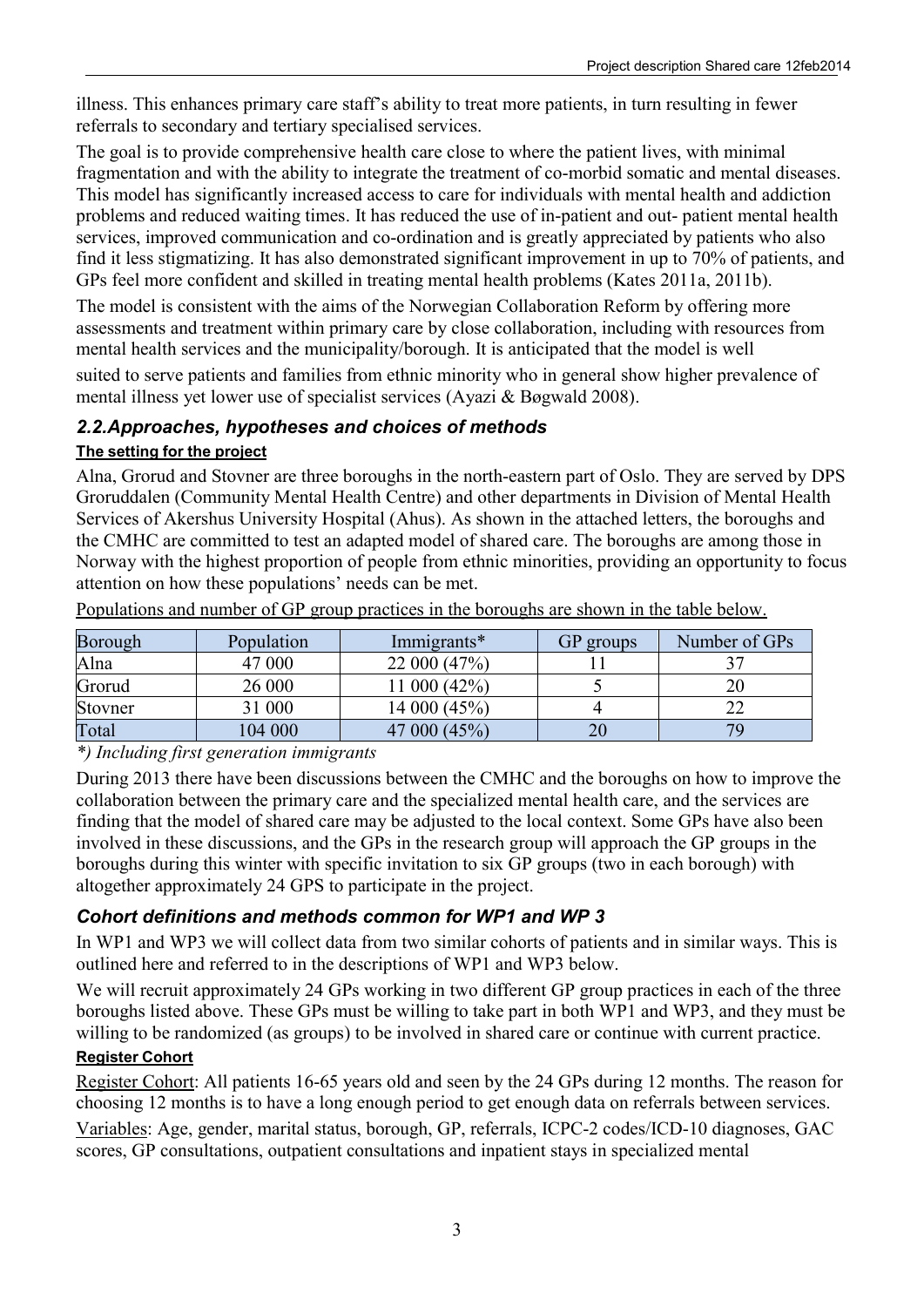health and substance abuse services, type of ward/team, use of coercion, codes on treatment procedures, social care, employment, sick leave and prescriptions of medication.

Data collection: Data are extracted from the GP patient records, accident and emergency clinics in Oslo, Akershus University Hospital (specialized mental health and substance abuse services for adults and youth), NAV (the social care, work/sick leave and social security agency). Data

extraction from GP records and the accident and emergency clinics are done by Svein Gjelstad, who is a member of the research group and has a company (Mediata) specializing in such data extraction with extensive experience from other studies. Data from electronic hospital patient records will be extracted by ICT engineers in the Research Support Centre of the hospital, following procedures used in several previous studies. Data from the other registers are ordered from these according to their procedures. All data files will include the personal identity number used in Norway, and they will be linked by NAV. The research group will receive an anonymous data file.

### **Clinical Cohort**

Clinical Cohort: Patients 16-65 years old seen by the 24 GPs during 4 weeks within the 12 months of the Register Cohort, and giving written consent to participate in the outcome study. This includes filling in a one page questionnaire at the index consultation, receiving a similar questionnaire 3 and 9 months later, and giving consent to link the data on the questionnaires to the data from the Register Cohort described above. The questionnaire after 3 months will measure short term outcome and satisfaction, and the questionnaire after 9 months will measure longer term outcome and satisfaction. From experiences in earlier studies with similar procedures in GP practices, we expect that 70-80 %

will give consent (probably somewhat lower for immigrants).

Variables: Age, gender, borough, GP, satisfaction with health services (CSQ-8), mental health problems (CORE-10), substance abuse (CAGE-4), waiting time, experience of collaboration. The primary outcome measure in the cluster randomized trial will be the Client Satisfaction Questionnaire (CSQ-8), which has been used extensively in research (Larson 1979). The secondary outcome measures will be CORE-OM 10 (10 items, Barkham 2013), which is a short form of the now well established questionnaire CORE-OM on mental health problems. It has excellent psychometric properties and is available in Norwegian.

Data collection: At each GP group a staff member is paid part time by the project during the four weeks to administer the questionnaire to the patients seen by the GPs. The patient will receive the questionnaire and information on the study when they arrive and deliver it to the staff member when they leave. The staff member will receive the completed questionnaire and written consent from patients that agree to participate. The questionnaire will be available in Norwegian and English, and the staff member will be available to help the patient if requested. The PhD candidate or other members from the research group will visit these staff members weekly during the data collection period to support them and to collect the completed forms. The questionnaires at 3 and 9 months follow-up will be sent as paper forms by mail. (We may consider electronic data collection on smart phones in collaboration with experts.)

### **Health Worker Cohort**

Health Worker Cohort: The approximately 24 GPs and staff in the six GP groups recruited for the study, the clinicians and other staff at the outpatient clinics and mobile teams in the CMHC (and BUP and ARA?), and health and social workers in the primary mental health and substance abuse care and social care (NAV), any primary care for adolescents.

Variables: Pattern of collaboration last 6 months (with whom, how, how often), assessment of the quality of the services and the collaboration, suggested improvements in collaboration. The questions on collaboration will be based on the Hamilton Clinician Activity Instrument developed by the research group in Canada, but tailored to the Norwegian setting.

Data collection: Data from the GPs and other health workers will be collected using the Snap Survey software for electronic data collection on internet. A project coordinator in the R&D Department in the Division of Mental Health Services, Akershus University Hospital, will design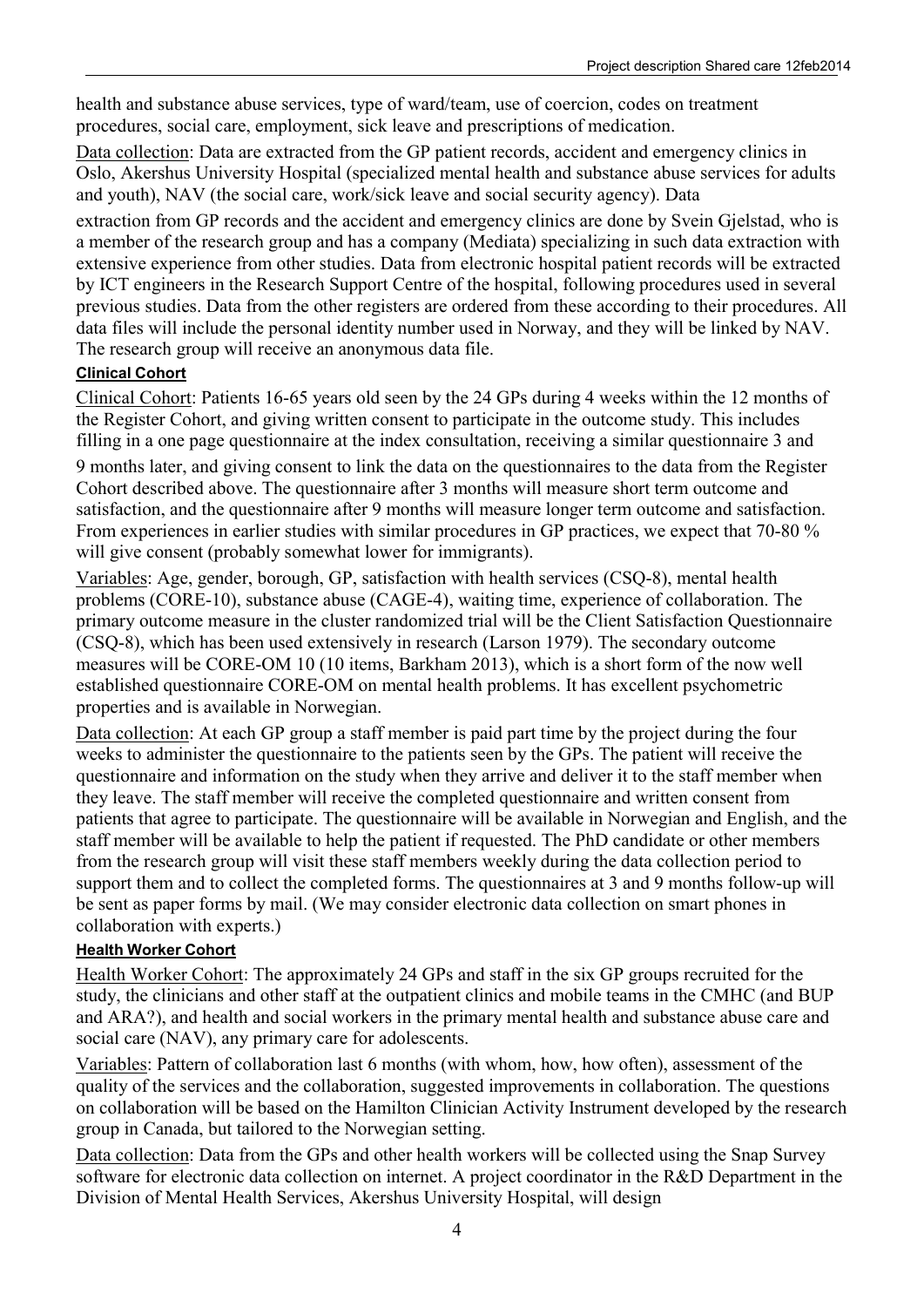the electronic form, collect email addresses from the services, send out emails with a link to the electronic web based questionnaire, and make the data available as data files ready for analysis.

#### **Estimated sizes of cohorts**

Estimated size of the Register Cohort: Based on knowledge from the patient registers involved, we have estimated that the sample size of the Register Cohort in WP1 will be approximately 20100 patients. This builds on estimates that the 24 GPs see 70 % of their 1200 list patients during a year.

Estimated size of the Clinical Cohort: Building on the estimated size of the Register Cohort (above), we estimate that the 24 GPs will see altogether 1800 patients during 4 weeks, as 4 weeks are 1/11 of the 44 weeks a year that the GP is required to run their practice. If 75 % give consent to take part in the study on patient satisfaction and outcome, this will be 1350 patients.

Estimated size of the Health Worker Cohort: Approximately 24 GPs, 40 clinicians at outpatient clinics and mobile teams and 6o mental health and social workers in the boroughs is expected to fill in the questionnaire on experiences of current practice, needs for improvements and shared care.

#### **Handling of completed questionnaires and data files**

Completed questionnaires from the Clinical Cohort will be kept locked in a safe place at each GP group and collected weekly by the PhD candidate or other members of the research group. The data will be registered by project coordinators in the R&D Department in the Division of Mental Health Services, Akershus University Hospital, in a data base on the approved and secure research server dedicated to research data in Akershus University Hospital. The anonymous data files from the Register Cohort will also be saved on the same dedicated research server at the hospital.

### **Approval of the project**

Application is sent in February 2014 to the Regional Committee on Ethics in Health Research (REK) for approval of the project, including extracting data from the electronic registers and for having the data linked by NAV. The data file that will be made available for the research group will be anonymous.

# *WP1: Study of current practice and needs for improved collaboration*

The aim for WP1 is to study current practice and study needs for improved collaboration. These results will also be used as a baseline in the before-and-after design to control for differences among sites in the comparative study in WP3.

### **Research questions for WP1**

- 1. What are the characteristics of patients seen in the current practice (ICPC-2 codes, mental health problems, drug problems, functioning, service utilization, quality of life)?
- 2. What are the patterns of collaborative contacts and activities?
- 3. How satisfied are patients with the services they receive and the collaboration between them?
- 4. What do the GPs, primary care and mental health services want and need regarding collaboration and competence?

# *Design of WP1*

See above for descriptions common to WP1 and WP3, as well as definitions of the cohorts.

### **Cohorts and periods for data collections in WP1**

Register Cohort in WP1 will be all patients seen by the 24 GPs from July  $1^{st}$  2013 to June 30<sup>th</sup> 2014. The data will be extracted from the registers for the same period of time. The data extraction will be done in September 2014. Clinical Cohort in WP1 will be patients seen by the 24 GPs during four weeks in May/June 2014. Health Worker Cohort in WP1 will be the 24 GPs and the clinicians and health workers in the other agencies in May 2014.

# *WP2: Adapting and implementing the Norwegian model for shared care*

**WP2** will be done by the collaborating services supported by the research group. The Family Health Team model of shared care will be adapted to the Norwegian context, based on results of WP1 and a visit to Canada to learn more about the model. In this process we follow advice given by the Medical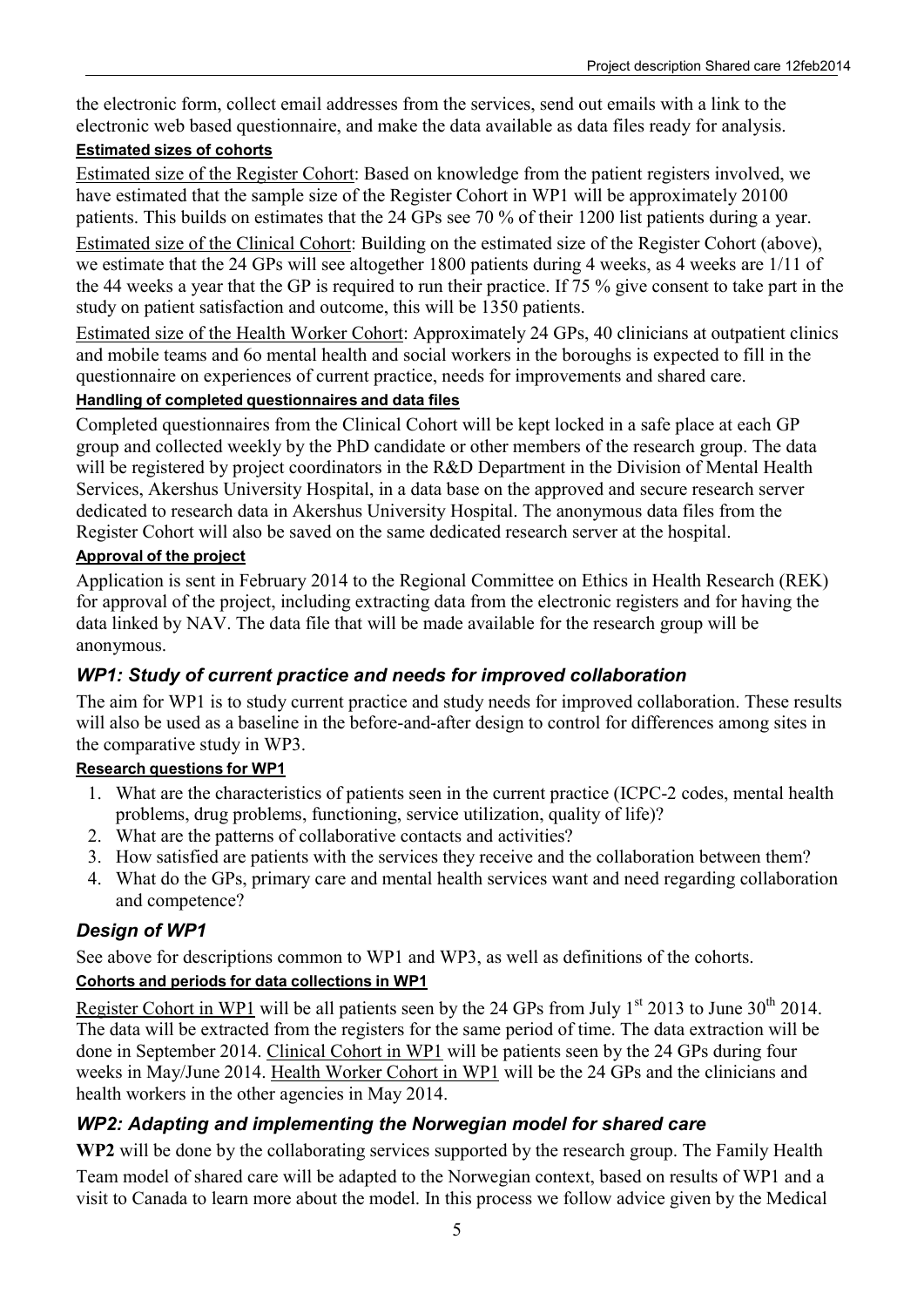Research Council in UK regarding the needs to adapt models to the local context as a part of research (Craig et al 2008). Then the Norwegian model will be implemented, and the implementation process and facilitators and barriers for implementation will be investigated.

#### **A suggested outline of the framework for a model for shared care**

Following discussions in the research group and with some of the services interested in trying a model of shared care, a suggested framework for a model may be: Shared care is implemented by developing a multidisciplinary team of health and social workers from the primary mental health care, the outpatient clinic of the CMHC and social care (NAV). There should be rooms available for the team within or close to the GP groups taking part in shared care.

There may be one team serving all the three GP groups, or there may be separate teams or sub- teams. If there are separate teams, some of the resources may be shared by the teams.

The teams may include persons full time or part time, and it may have access on a regular or ad hoc basis to persons working in other services not represented in the team.

#### **The process of defining and deciding on design of the adjusted shared care model**

The Norwegian shared care model will be specified late in the autumn of 2014 based on the following sources of information:

- Analyses of the patterns of distribution and referrals between the GPs, primary mental health care, social care and specialised mental health services.
- Analyses of what GP patients, GPs and other health and social workers has answered in questionnaires on current practice and on the needs for improvement in collaboration.
- Analyses of questionnaires and qualitative interviews/focus groups with patients, GPs and health workers on experiences with current practice, and their suggestions for improvement of practices and collaboration.
- Advisory groups of patients with experiences as services users may give important advice on the needs and on drafts of a Norwegian model of shared care.
- Knowledge on the Family Health Team model from available literature, like papers by Kates
- (2011a, 2011b) and tool kits from the CCMHI.
- Information, experiences and ideas of service user representatives, GPs, health workers and researchers from the visit with the Family Health Teams in Hamilton, Ontario, Canada.

The adjustments and specifications will be done by the services that will take part in the shared care collaboration, as they are the ones who have to agree on what to do and what each part will contribute with. The research group will give input by sharing the results from WP1. The specification of the adjusted model for shared care need to include composition, leadership and organization of the team, as well as a description on the services to be given.

#### **A suggested outline of the process of implementation of shared care**

The implementation of shared care is expected to start as early as possible in 2015, while the momentum from the process during the autumn of 2014 is still present.

From research on implementation of new models of treatment, we know that implementation of a model usually takes 6-12 months. Much may be accomplished in 6 months if the implementation is well organized with regular supervision and feedback. The research team may contribute to design of the implementation process and provide feedback from WP1 data.

Supervision will be available as needed from Hamilton and/or by professionals in Norway who is considered to have competence and skills needed for such a process.

### *WP3: Comparing shared care with current practice*

#### **Research questions in WP3**

- 1. What are the experiences of the users with shared care compared to current practice?
- 2. What is the impact on services utilization and referral patterns?
- 3. Is there an increase in availability (more users treated for mental health problems?)
- 4. Successful earlier intervention in the course of illness (prevention, shorter waiting time? )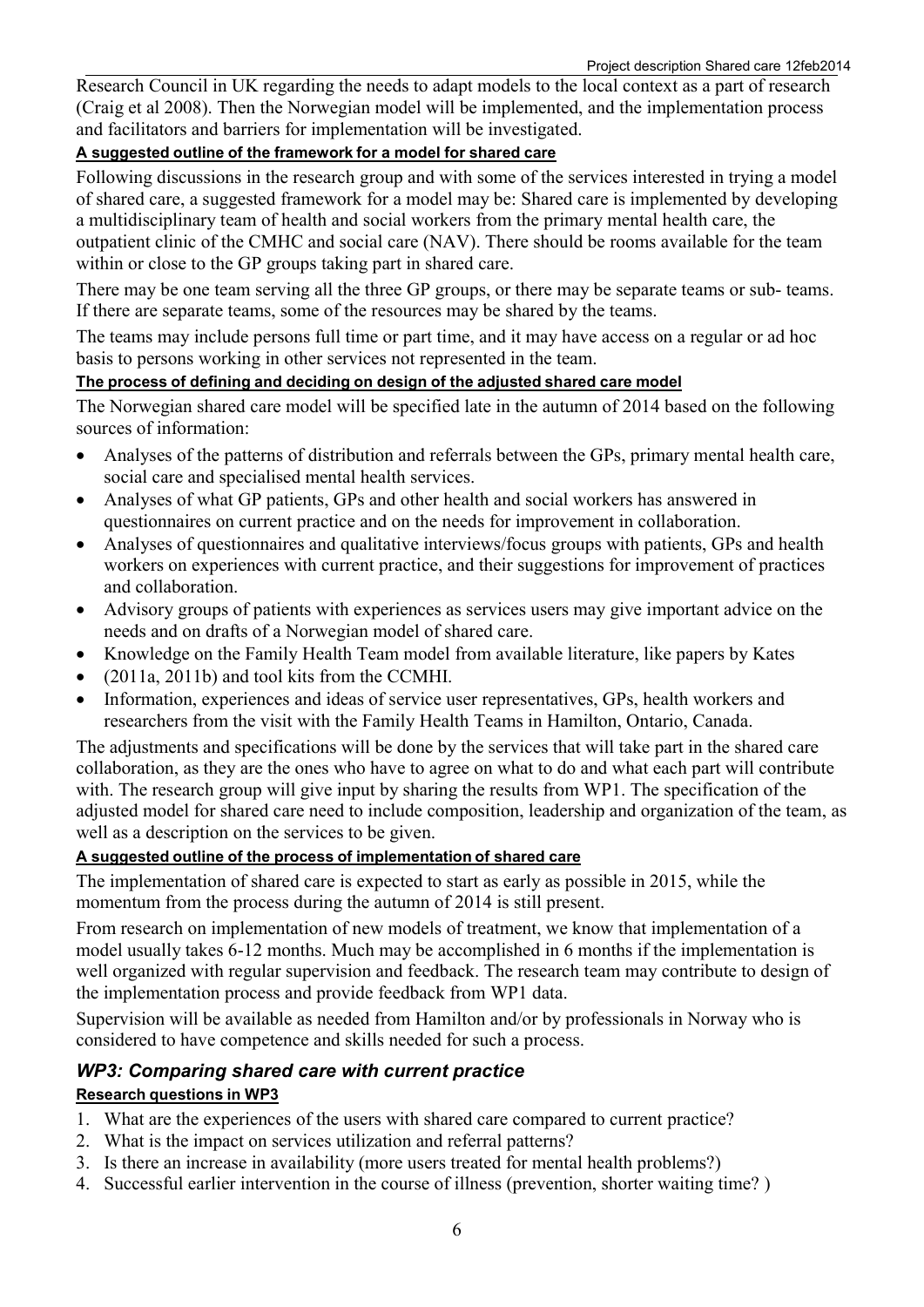- 5. Is co-morbidity (somatic, substance abuse) better identified and treated with the Norwegian shared care model than in current practice?
- 6. Are there competences in service providers that promote closer collaboration?
- 7. Are GPs and other services more satisfied with the Norwegian shared care model than with their earlier practice?
- 8. What is the patient course and outcome with the Norwegian shared care model compared to current practice?
- 9. What is the impact on the patient experience?
- 10. Also increase in collaboration between GPs and primary health care?

### *Design of WP3*

See above for descriptions common to WP1 and WP3, as well as definitions of the cohorts.

### **Cohorts in WP3**

The Register Cohort in WP3 will be all patients seen by the 24 recruited GPs (see above) from January 1st 2016 to December 31st 2016. The data will be extracted from the registers for the same period of time. This is the year after the implementation during 2015 of the adjusted model of

shared care. The data extraction will be done in February 2017. The Clinical Cohort in WP3 will be patients seen by the 24 GPs during four weeks in January 2016. The Health Worker Cohort in WP3 will be the 24 GPs and the clinicians and health workers in the other agencies in January 2016.

### **Cluster randomized controlled trial**

WP3 is a cluster randomised study. Two GP groups in each of the three boroughs will be randomised to take part in the implementation of shared care or continue with their current practice. The randomisation will be done in the summer of 2014, so that some GPs randomised to shared care may take part in the planned study visit to Canada in September 2014 to see the Family Health Team model in operation. The GPs randomised to current practice may take part in implementing shared care after the research study if the model proves to be successful.

### **Power calculations for the Clinical Cohort in WP3**

Power calculation with 90 % power and CSQ as primary outcome measure shows that to detect a difference of half a SD (3.8) in patient satisfaction between shared care and current practice, we need 85 patients in each arm in a controlled trial with randomisation of individuals. For a cluster randomised trial with ICC=0.03 and 12 GPs in each arm, we need 101 patients in each arm (9 or more per GP). Calculation is done as defined for cluster randomised trials in health services research (Eldridge & Kerry 2012), with elaboration of the CONSORT statement in relation to cluster randomised trials (Schultz et al 2010, Moher et al 2010).

### *Statistical analyses*

Standard statistical analyses will be used to describe various parts of the material, test significant differences, and analyse explanatory models. Growth curve or multilevel analyses will be done of individual progress, with data on the use and services (including collaboration) as explanatory variables. Statisticians at the Research Centre, Akershus University Hospital will give advice and assist with more complex analyses, such as growth curve analysis.

# *The project plan, project management, organization and cooperation*

Principal Investigator is Professor Torleif Ruud, head of the The R&D Department, Division Mental Health Services, Akershus University Hospital (Ahus). The department has 7 senior researchers (3 psychiatrists, 1 child/adolescent psychiatrist, 3 psychologists). One is professor and two are associate professors at the University of Oslo. There are and 12 PhD research fellows and a research support staff. Implementation and quality of mental health services is one priority area, and experiences of users and carers another. The department is co-located with the Health Services Research Centre, with statisticians and ICT experts on patient data extraction.

### **Project group (see also CVs)**

Professor Torleif Ruud, Principal Investigator. Head of R&D Department Mental Health Services, Akershus University Hospital (Ahus), specialist in psychiatry and professor at the Clinic for Health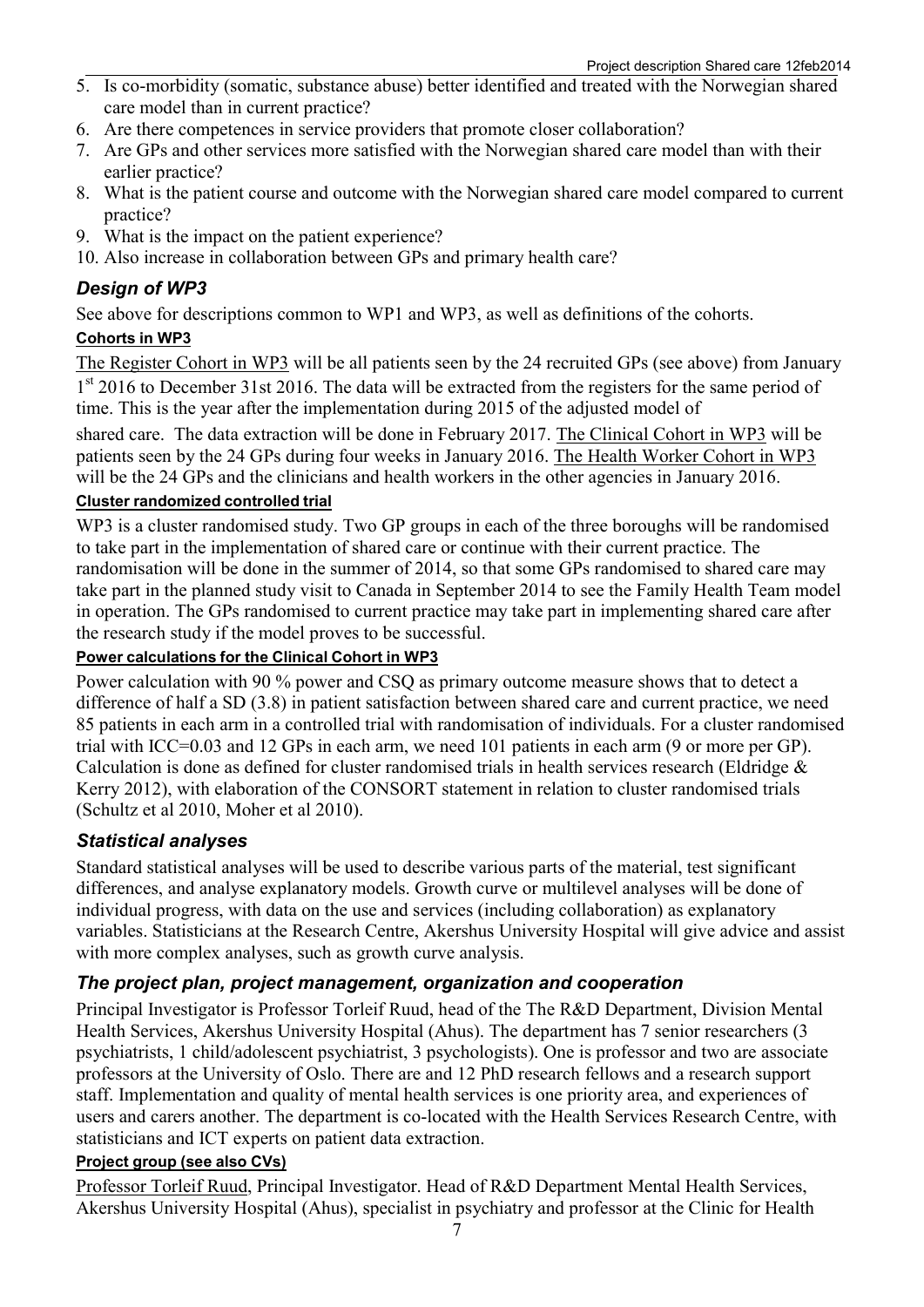Services Research and Psychiatry, Institute of Clinical Medicine, University of Oslo. He has been medical director and psychiatrist at a pioneering CMHC with close collaboration with primary care, and he has extensive experiences in mental health services research.

Associate Professor Ole Rikard Haavet, Department of General Practice, Institute of Health and Society, University of Oslo, is conducting research in general practice and primary care, including on mental health and evidence based practice. He works as a GP, and he chaired development of national guidelines for GPs work with adolescents with mental problems. He will take part in recruiting GP groups to the study, be main supervisor for the PhD research fellow in WP1.

Consultant psychiatrist and researcher Ajmal Hussain at the outpatient clinic at DPS Groruddalen (CMHC) will be a key researcher in the project. He has done a PhD on effects of trauma, and is now working half time as clinician and half time as researcher. He will be the consultant in the shared care team in the project, and is a member of the research group.

Senior Researcher Jorun Rugkåsa, Health Services Research Unit, Akershus University Hospital, also has a part time position in the Social Psychiatry Group, Oxford University, UK. She has extensive experience of health services research from Ireland, Northern Ireland, England and Norway. She is a member of the research group and will supervise qualitative interviews.

Professor Nick Kates, McMaster University, Hamilton, Ontario, Canada, has led the development of the Family Health Team Shared Care Model in Hamilton for 20 years, and led the national project Canadian Collaborative Mental Health Initiative (CCMHI) on models and knowledge of the interaction between primary care and mental health care. He has taken part in designing the study.

Professor Mette Brekke, Department of General Practice, Institute of Health and Society, University of Oslo, is doing research on general practice and primary care. She is a member of the research group and will be co-supervisor for the PhD research fellow in WP1.

Economist and Senior Researcher Inger Cathrine Kann, Health Services Research, Akershus University Hospital, has PhD and extensive research experience on register studies on GP practices, primary care and social services. She will design and analyse the studies on register data.

GP and researcher Svein Gjelstad has done his PhD on a study on GP practices, and has developed and used in research a software package which extracts data from the electronic patient record systems used by GPs. He will manage extraction of data from the GPs included in the study.

Assistant Professor Lurås, health economist, Research Director of the Akershus University Hospital Research Centre, including the Centre for Health Services Research (HØKH). She is an advisor throughout the process.

Service user expert Dagfinn Bjørgen, The National Centre for User Experiences in Mental Health (Erfaringskompetanse.no) is in charge of their engagement in research, and will contribute to have user perspectives well represented in shared care and in measuring user experiences. He is now also the national leader of Mental Health Norway, the largest user organization in mental health. He is involved in design, adaption and implementation of the model of shared care, and data analyses and interpretation. He may also involve others from their organisations.

Research Leader Anne Landheim, The National Competence Services for Concurrent Substance Abuse and Mental Illness, Innlandet Hospital, has extensive research experience on comorbidity of mental illness and substance use, and was involved in developing national clinical guidelines. She is an advisor throughout the process.

# *Specification of what the two research fellows will do*

### **PhD candidate at the Department of General Practice, University of Oslo**

Period:  $1<sup>st</sup>$  September 2014 to 30<sup>th</sup> August 2017. The PhD candidate, who will be supervised by Associate Professor Haavet and Professor Brekke, will be involved in the WP1 study on current practice. The papers in the thesis will be on patients seen by the various services, the collaboration between the services and user experiences of the current practice. The PhD candidate will also take part in adapting the shared care model for the Norwegian context and preparing the implementation.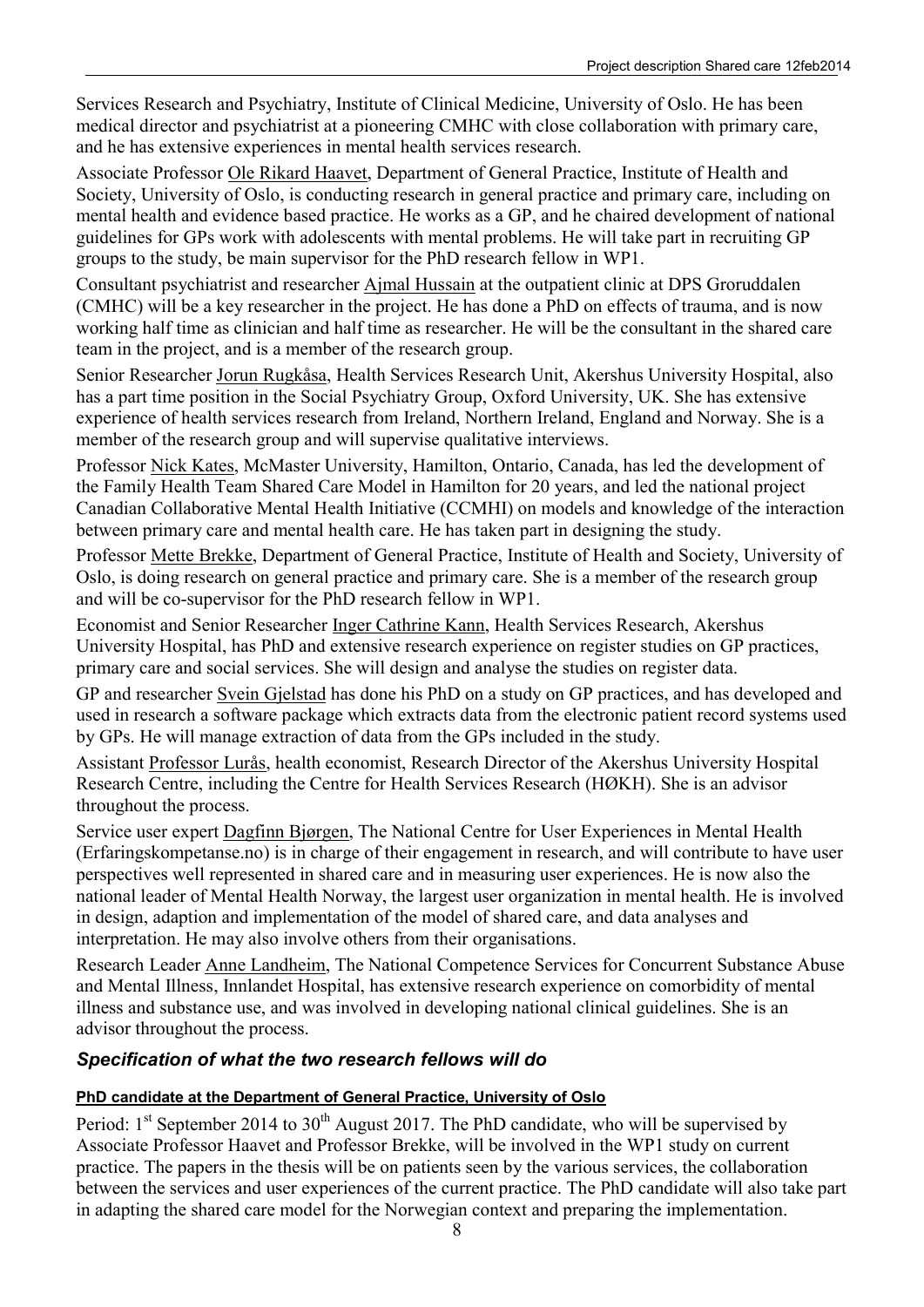### **Postdoc at the R&D Department, Mental Health Services, Akershus University Hospital**

Period:  $1<sup>st</sup>$  July 2015 to 30<sup>th</sup> June 2018: The postdoc research fellow will be involved in the WP3 study on comparing shared care with current practice. He/she will publish papers on patient outcomes, patient satisfaction and changes in services related to the model of shared care.

# *Dissemination and use of the results (more in the application form)*

The results will be given as feedback to the various services, including a profile of their practice and the average profile for similar services in the project. Three scientific papers from each of the research fellows will be published, as outlined in the application form. The project will give input

the health authorities on the possibility to use shared care on a larger scale to improve collaboration among primary and mental health care.

The results of WP1 will be used in WP2 to define and plan the shared care teams and their way of working. This model will then also be discussed with the GPs and other services as a part of WP2.

*Plan of progress. Plan of progress is detailed in the application form.*

*2.4.Budget. The budget with comments is included in the application form.*

# **3.Key perspectives and compliance with strategic documents**

### **3.1.Complience with strategic documents**

The South-Eastern Regional Health Authority and Ahus have collaboration with primary care as a central goal in their strategic documents. The project is addressing several of the key challenges in specifying and implementing the national Collaboration Reform agreed in the Parliament.

### **3.2.Relevance and benefit to society**

The model of shared care between primary care and mental health care may help develop better services for people with mental illness and co-morbid illnesses. Results and experiences with the model may also be generalizable to other aspects of the Collaboration Reform in Norway.

### **3.3.Environmental impact**

The project is not expected to influence the physical environment, but can contribute to the improvement of the psycho-social environment for people with severe mental illness.

### **3.4.Ethical perspectives**

Application of approval of the study is sent in February 2014 to the Regional Committee for Ethics in Research (REK), as well as to the Privacy Ombudsman at Akershus University Hospital. The goal of this project is to contribute to the improvement of services for people with mental illnesses, which has positive ethical aspects. Data collection can be experienced by some users as a burden, and perhaps positively by others.

### **3.5.Gender issues (Recruitment of women, gender balance, gender perspectives)**

Both women and men will be recruited for participation in the study. Statistical analyses will include whether shared care changes how men and women are reached by the services, and whether there are differences in how men and women experience current practice and shared care.

# **4.Dissemination and communication of results**

# *4.1.Dissemination plan The dissemination plan is written in the application.*

### *4.2.Communication with users*

The National Centre for User Experiences in Mental Health (Erfaringskompetanse.no) is an important collaborating partner designing the study, interpreting results, disseminating user experience and other results, and influencing health authorities and services to larger scale implementation of new successful models for service delivery. The results will be shared by users and to users in collaboration with these, including on their website www.erfaringskompetanse.no.